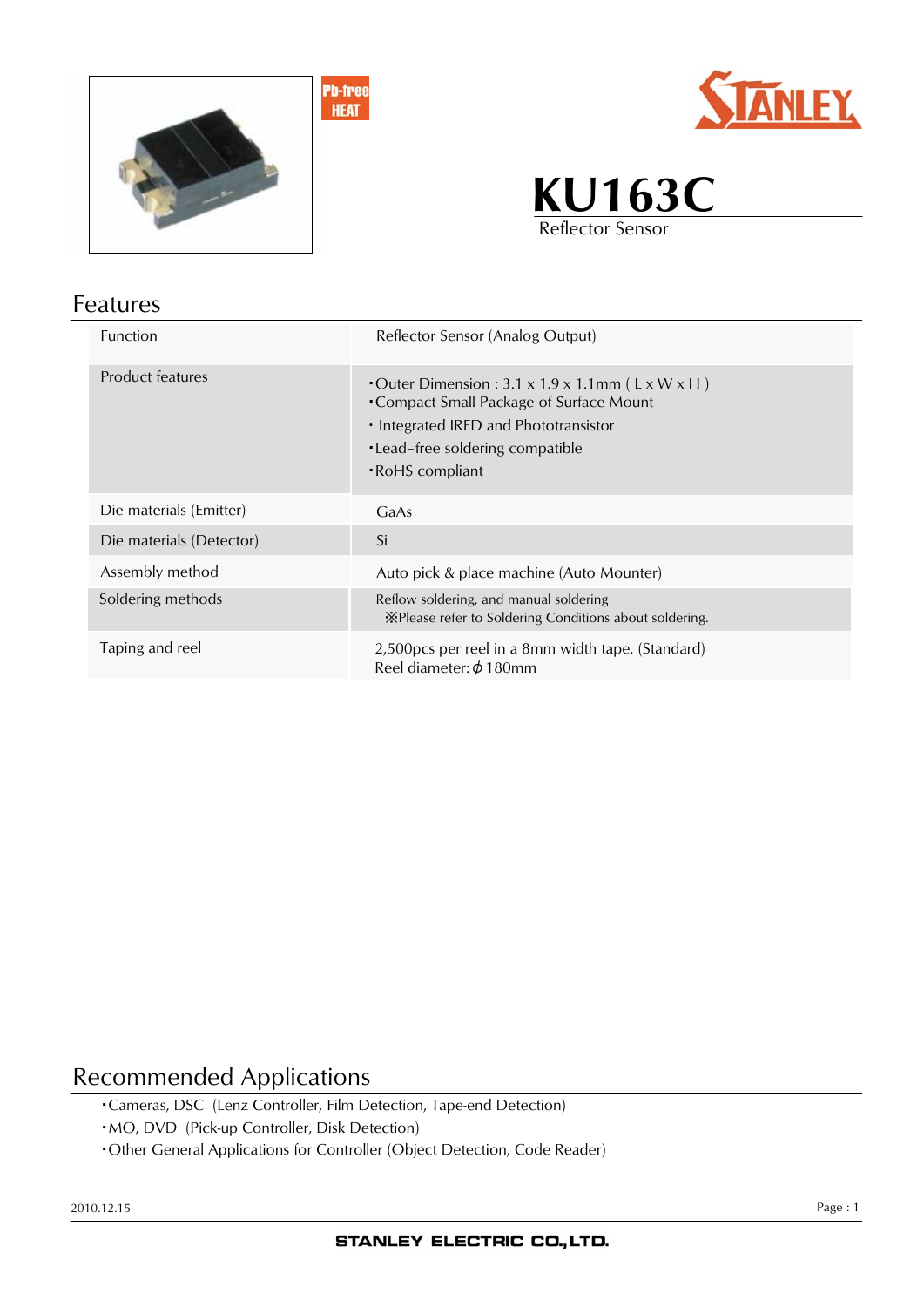



### Absolute Maximum Ratings

| <b>Item</b>                                  |                                                    | Symbol                  | <b>Absolute Maximum Ratings</b> | Unit         |
|----------------------------------------------|----------------------------------------------------|-------------------------|---------------------------------|--------------|
| <b>Operating Temperature</b>                 |                                                    | $T_{\text{opr}}$        | $-30 \sim +85$                  | ົບ           |
| <b>Storage Temperature</b>                   |                                                    | $T_{\text{stg}}$        | $-40 \sim +100$                 | ີ C          |
| <b>LED</b><br>$Ta = 25^{\circ}C$             | <b>Power Dissipation</b>                           | Pd                      | 75                              | mW           |
|                                              | <b>Forward Current</b>                             | $I_{\rm F}$             | 20                              | mA           |
|                                              | Derating $*1$                                      | $\Delta I_{\rm F}$      | 0.17                            | mA/C         |
|                                              | Pulse Forward Current *2                           | $I_{\text{FRM}}$        | 300                             | mA           |
|                                              | <b>Pulse Forward</b><br><b>Current Derating *1</b> | $\Delta I_{\text{FRM}}$ | 4                               | mA/C         |
|                                              | <b>Reverse Voltage</b>                             | $V_{R}$                 | 5                               | $\mathbf{V}$ |
| <b>Phototransistor</b><br>$Ta = 25^{\circ}C$ | <b>Collector Dissipation</b>                       | $P_{C}$                 | 75                              | mW           |
|                                              | <b>Collector-Emitter Voltage</b>                   | $V_{\text{CEO}}$        | 20                              | $\mathbf v$  |
|                                              | <b>Emitter-Collector Voltage</b>                   | $V_{ECO}$               | 5                               | $\mathbf v$  |
|                                              | <b>Collector Current</b>                           | <b>Ic</b>               | 20                              | mA           |

※**1 Ta=25**℃ **or higher**

※**2 IFRM Measurement condition : Pulse Width** ≦ **0.1ms, Duty**≦**1/100**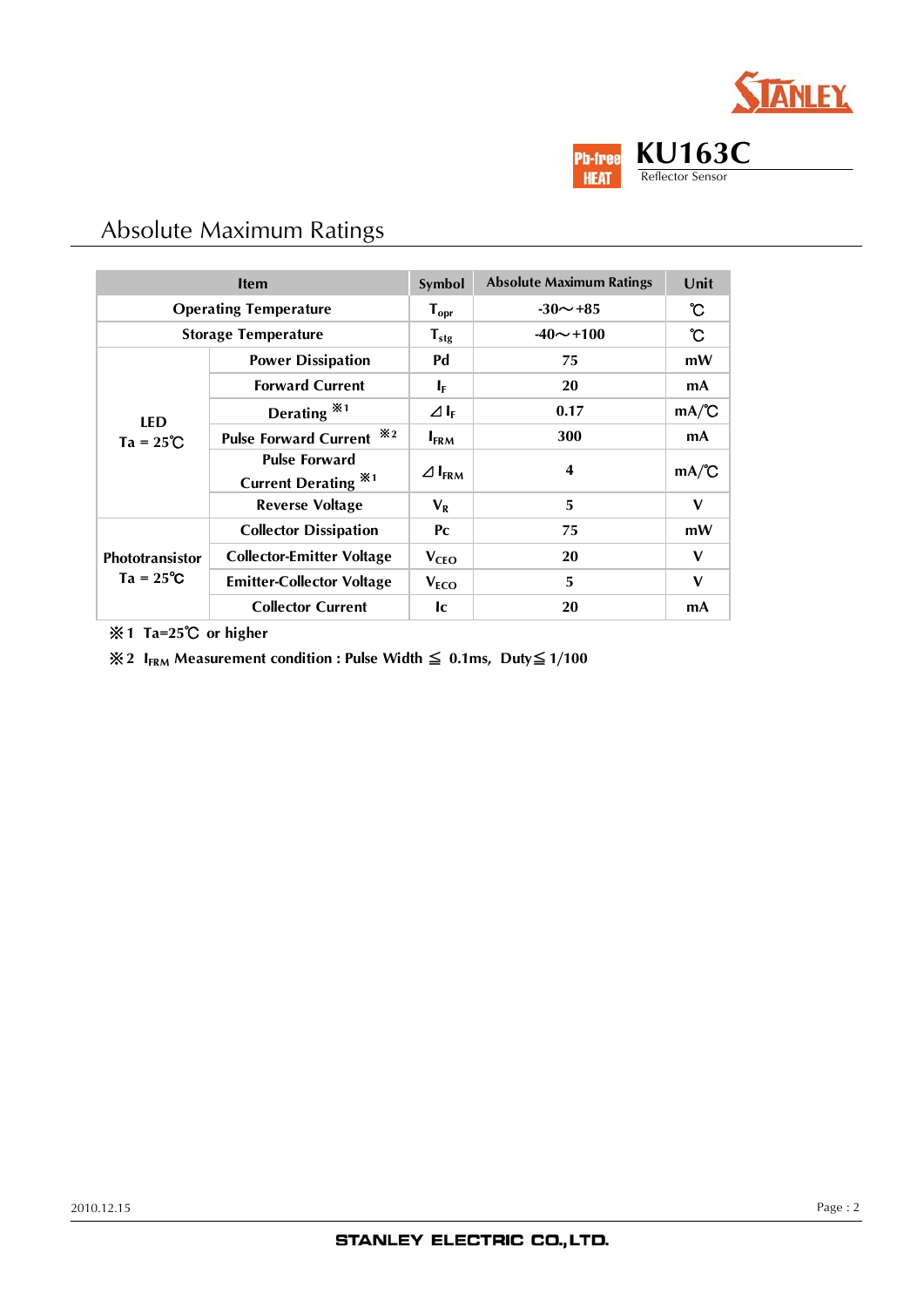

# Electro-Optical Characteristics

**(Ta=25**℃**)**

| <b>Item</b><br><b>Conditions</b>   |                                    |                        | <b>Characteristics</b><br>Symbol |      | Unit         |              |
|------------------------------------|------------------------------------|------------------------|----------------------------------|------|--------------|--------------|
|                                    |                                    |                        |                                  |      |              |              |
|                                    | <b>Forward Voltage</b>             | $I_F = 5mA$            | $V_F$                            | MIN. | 0.9          | $\mathbf{V}$ |
|                                    |                                    |                        |                                  | TYP. | 1.1          |              |
| Input                              |                                    |                        |                                  | MAX. | 1.5          |              |
|                                    | <b>Reverse Current</b>             | $V_R = 5V$             | $I_R$                            | MAX. | 10           | $\mu$ A      |
|                                    | <b>Peak Wavelength</b>             | $I_F = 20mA$           | $\lambda_{\rm p}$                | TYP. | 940          | nm           |
|                                    | <b>Dark Current</b>                | $V_{\text{CEO}} = 10V$ | I <sub>CEO</sub>                 | MAX. | 0.1          | $\mu$ A      |
| Output                             | <b>Peak Sensitivity Wavelength</b> |                        | $\lambda$ p                      | TYP. | 850          | nm           |
|                                    | <b>Photo Current</b>               | $V_{CE} = 5V$ ,        | c                                | MIN. | 115          | $\mu$ A      |
|                                    |                                    | $I_F = 5mA,$           |                                  | TYP. | 200          |              |
|                                    |                                    | $d = 1$ mm             |                                  | MAX. | 425          |              |
|                                    | <b>Leak Current</b>                | $V_{CE} = 5V$ ,        |                                  |      |              |              |
| Coupling<br><b>Characteristics</b> |                                    | $I_F = 5mA$ ,          | $I_{LEAK}$                       | MAX. | $\mathbf{2}$ | $\mu$ A      |
|                                    |                                    | No Reflector           |                                  |      |              |              |
|                                    | <b>Rise Time/Fall Time</b>         | $V_{CF} = 10V$ ,       |                                  |      |              |              |
|                                    |                                    | $R_1 = 100 \Omega$ ,   | tr/ff                            | TYP. | 10/10        | $\mu$ s      |
|                                    |                                    | $I_F = 5mA$            |                                  |      |              |              |

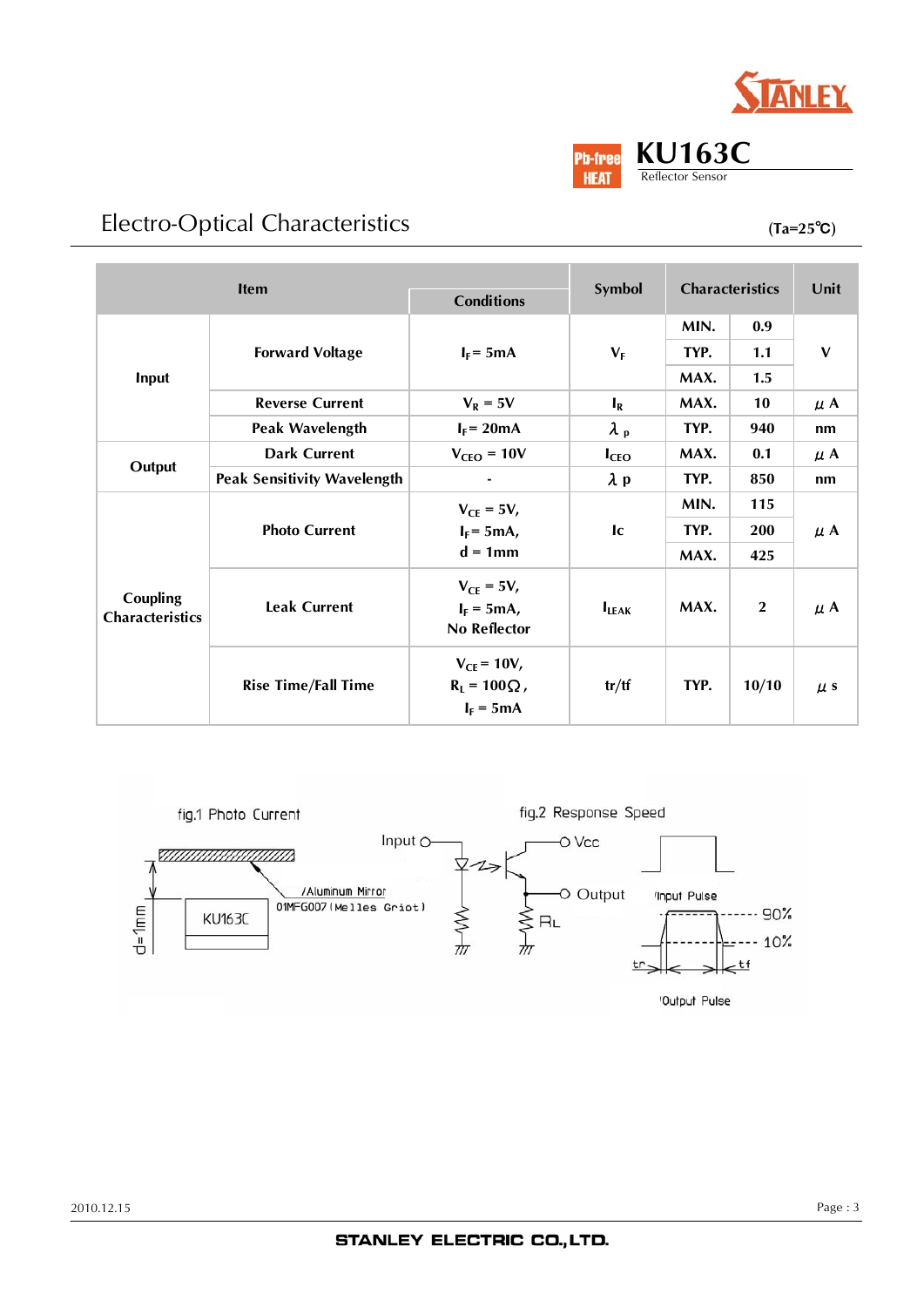



# Photo Current Rank

| Ranks | Photo Current $I_C (\mu A)$ |      |                              |  |
|-------|-----------------------------|------|------------------------------|--|
|       | MIN.                        | MAX. | <b>Conditions</b>            |  |
| B     | 115                         | 162  |                              |  |
| C     | 146                         | 206  |                              |  |
| D     | 185                         | 262  | $I_F = 5mA$<br>$V_{CE} = 5V$ |  |
| E     | 236                         | 334  | $d=1$ mm                     |  |
| F     | 300                         | 425  |                              |  |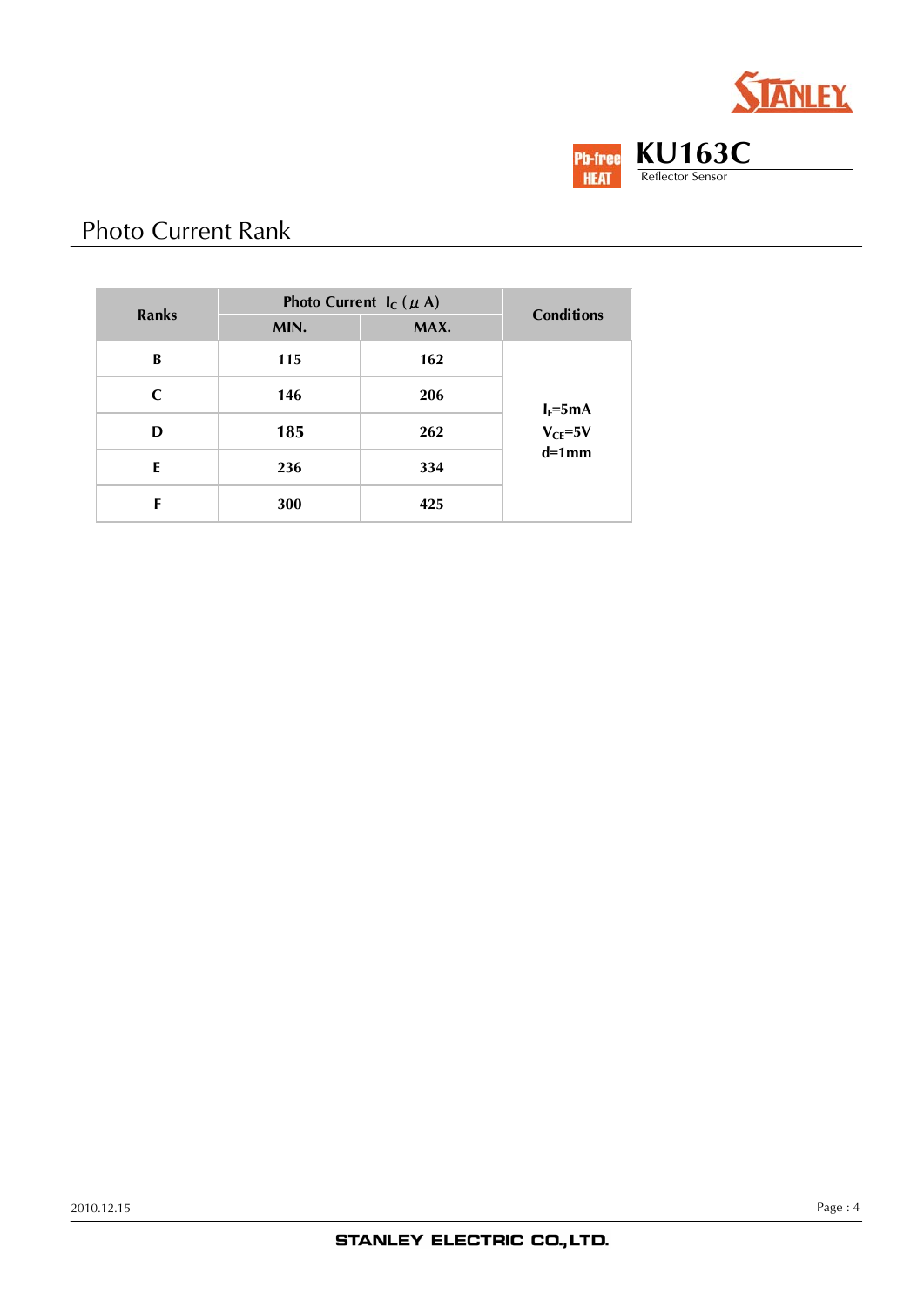



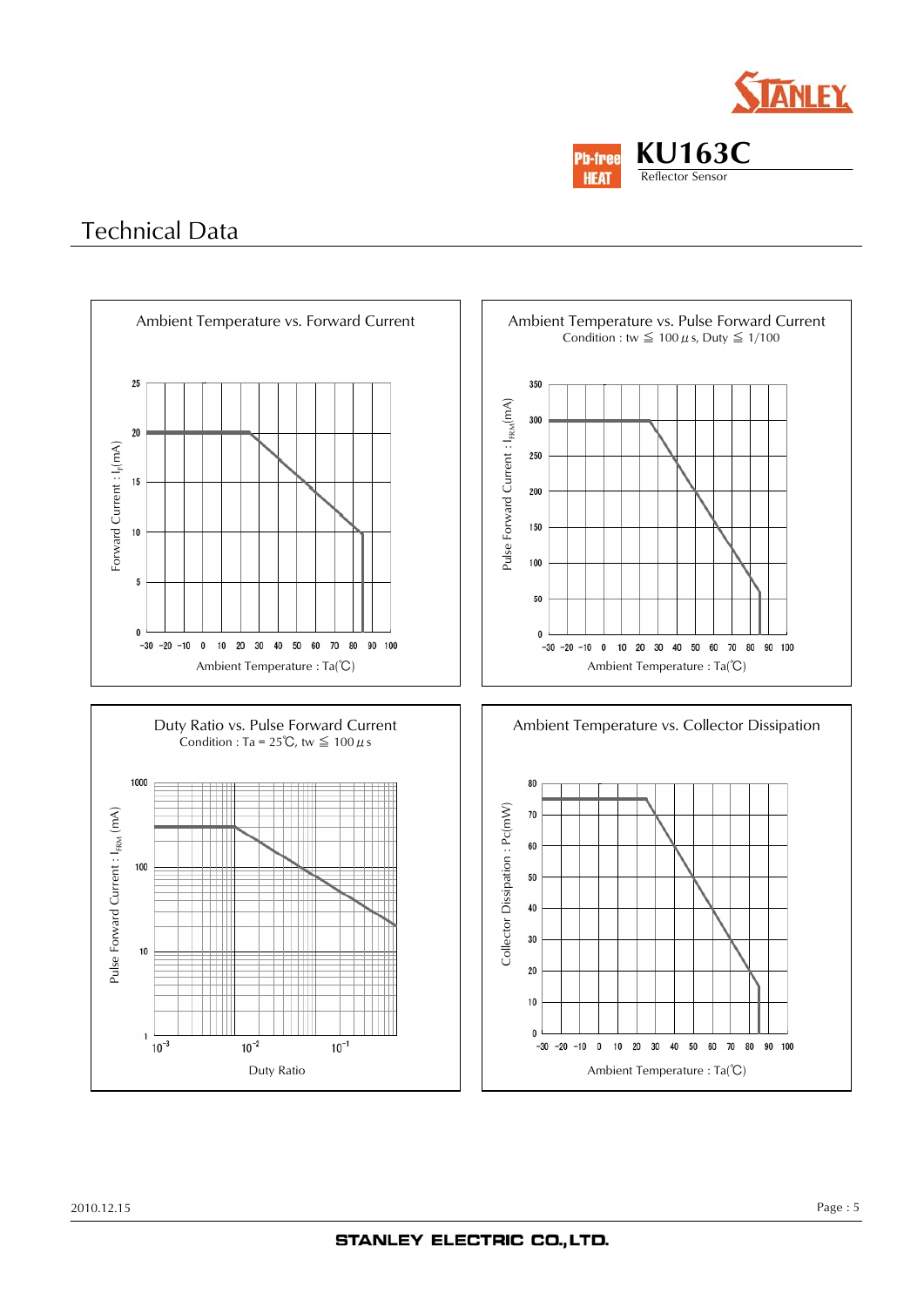



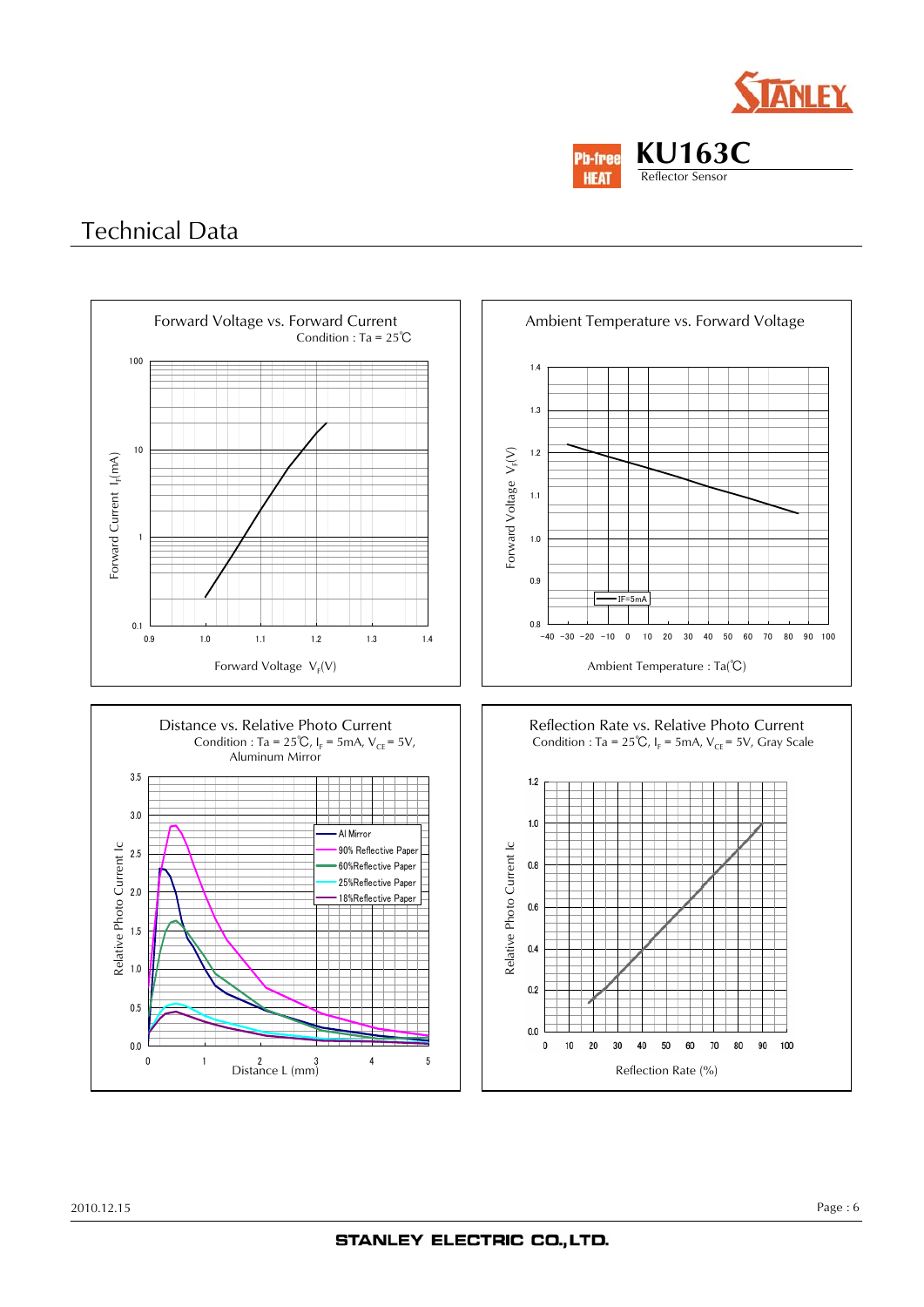



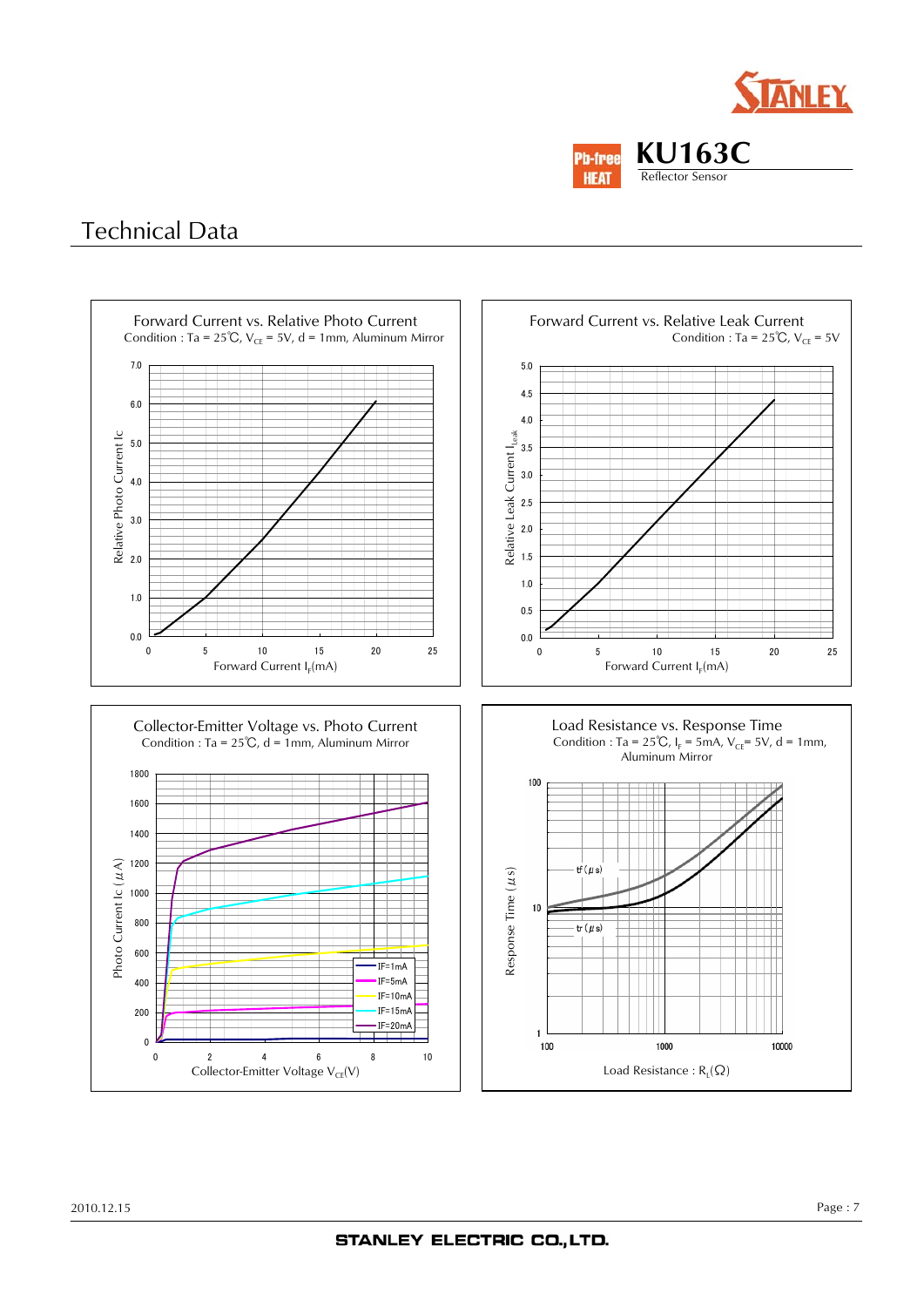







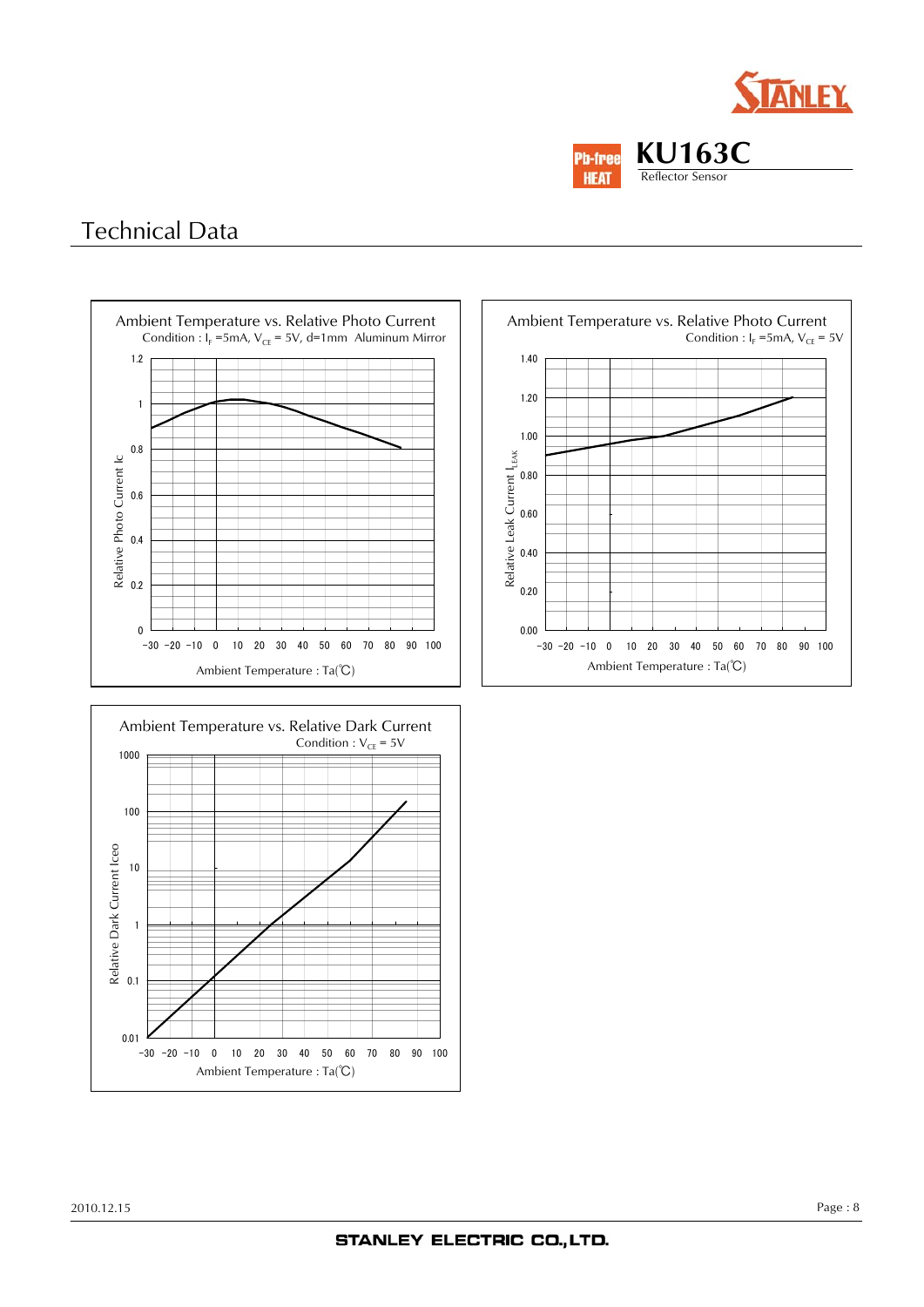



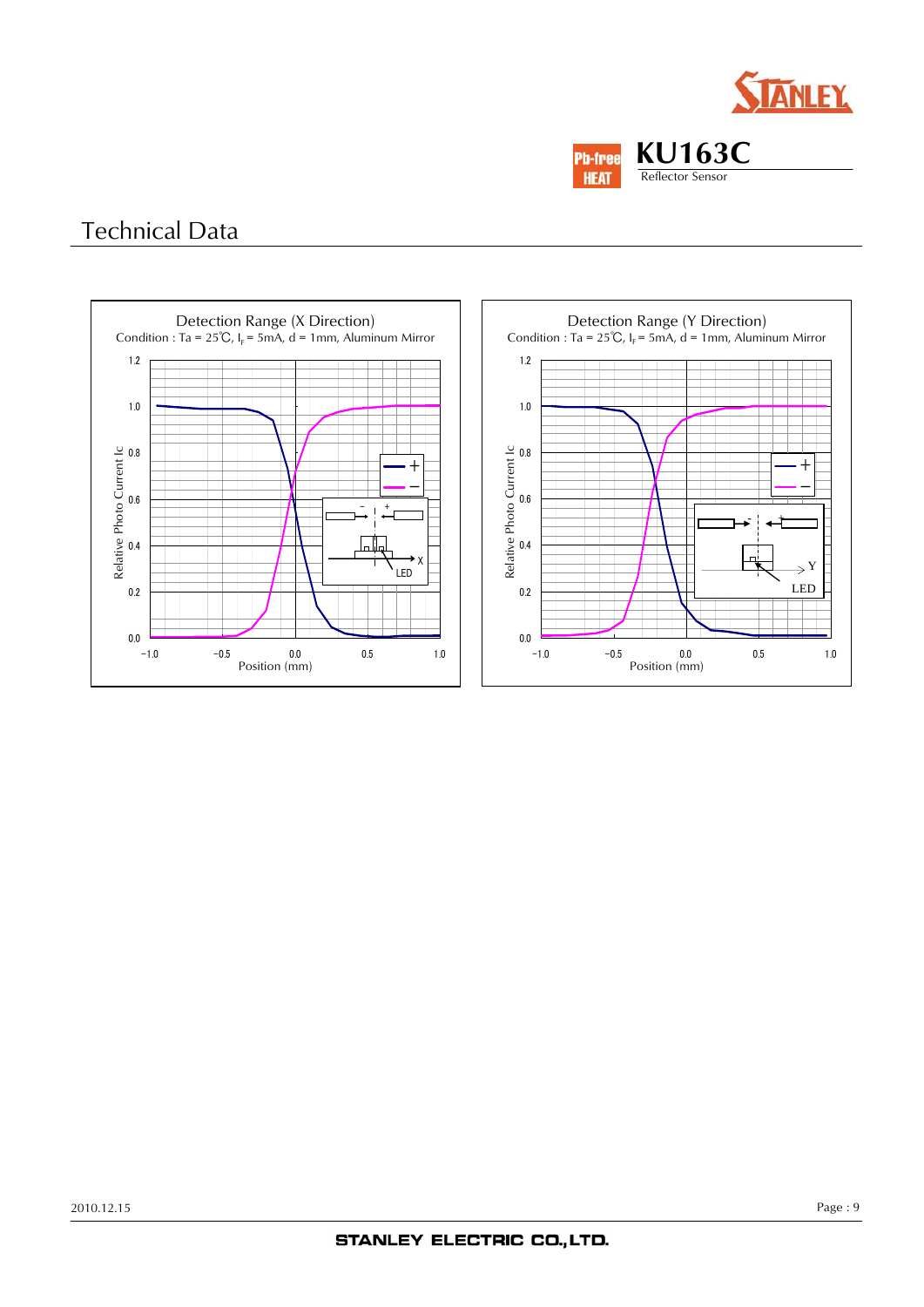**KU163C** Reflector Sensor

**Pb-free HEAT** 

# Package Dimensions

MASS:(9.0mg)

(Unit: mm)



 $(1.9)$  $(0, 6)$ 

 $(4.1)$  $(2, 1)$ 

### Recommended Soldering Pattern

Taping Specification

Quantity: 2,500pcs/ reel (standard)



(Unit: mm)

(Unit: mm)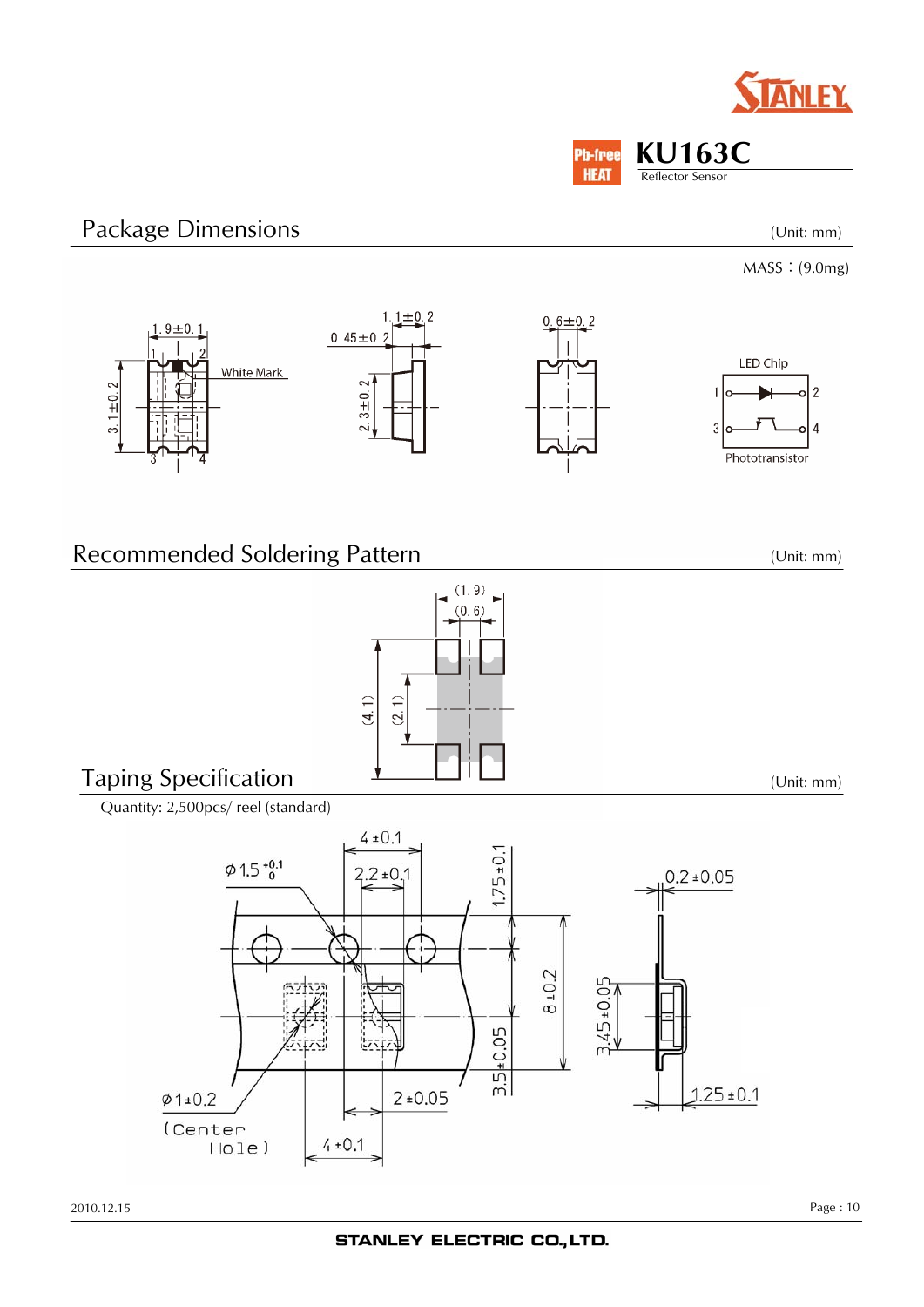



#### Reflow Soldering Conditions



- 1) The above profile temperature gives the maximum temperature of the product resin surface. Please set the temperature so as to avoid exceeding this range.
- 2) Total times of reflow soldering process shall be no more than 2 times. When the second reflow soldering process is performed, intervals between the first and second reflow should be short as possible (while allowing some time for the component to return to normal temperature after the first reflow) in order to prevent the product from absorbing moisture.
- 3) Temperature fluctuation to the product during the pre-heating process shall be minimized.

#### Manual Soldering Conditions

**(1) Please avoid the installation of the substrate with the manual soldering as much as possible. If you do with the manual soldering, please note the following .**

| Iron tip temp.               | 350 $\degree$ C          |                                     |
|------------------------------|--------------------------|-------------------------------------|
| Soldering time and frequency | 3 <sub>s</sub><br>1 time | (MAX.)<br>(MAX.) (Per One Terminal) |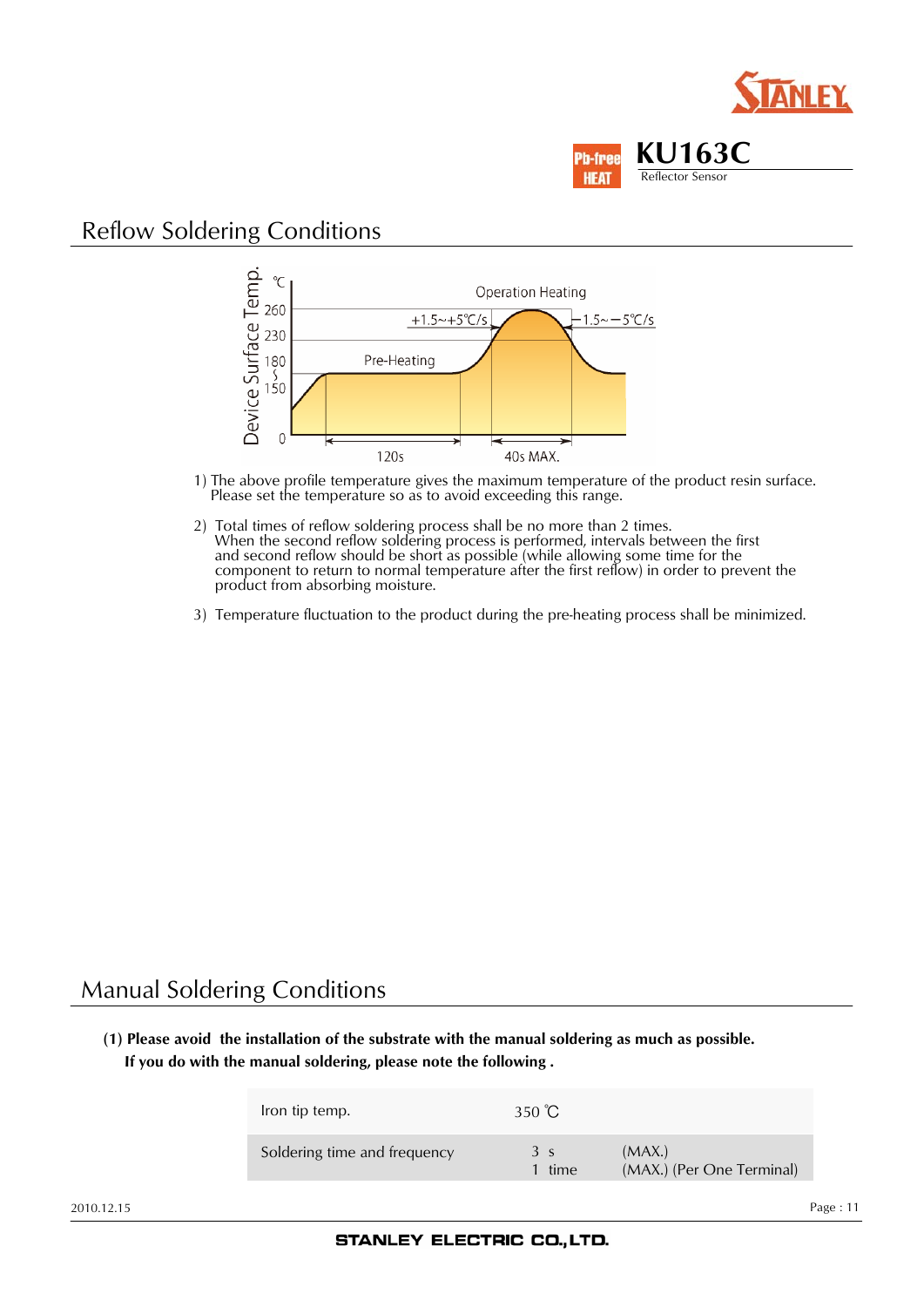



# Reliability Testing Result

| <b>Reliability Testing Result</b> | Applicable<br>Standard     | <b>Testing Conditions</b>                                                                | Duration | Failure |
|-----------------------------------|----------------------------|------------------------------------------------------------------------------------------|----------|---------|
| Room Temp.                        | EIAI ED-                   | Ta = $25^{\circ}C$ , LED : I <sub>F</sub> = 5mA, Phototransistor : V <sub>CE</sub> = 5V, | 1.000 h  |         |
| <b>Operating Life</b>             | 4701/100(101)              | There is a reflector., $d = 1$ mm                                                        |          | 0/25    |
| Wet High Temp.                    | EIAI ED-                   | Ta = $60^{\circ}C$ , RH = $90\%$ , LED : I <sub>F</sub> = 5mA,                           | 1,000 h  |         |
| Operaing Life                     | 4701/100(102)              | Phototransistor: $V_{CE} = 5V$ , There is a reflector., d = 1mm                          |          | 0/25    |
| High Temp.                        | EIAI ED-                   | Ta = 85°C, LED : $I_F$ = 5mA, Phototransistor : $V_{CE}$ = 5V,                           |          |         |
| Operating Life                    | 4701/100(101)              | There is a reflector., $d = 1$ mm                                                        | 1,000 h  | 0/25    |
| Low Temp.                         | EIAI ED-                   | Ta = -30°C, LED : $I_F$ = 5mA, Phototransistor : $V_{CE}$ = 5V,                          | 1,000 h  | 0/25    |
| <b>Operating Life</b>             | 4701/100(101)              | There is a reflector., $d = 1$ mm                                                        |          |         |
| Thermal Shock                     | EIAI ED-<br>4701/200/(203) | $-40^{\circ}C(15\text{min}) \sim 100^{\circ}C(15\text{min})$                             | 5 cycles | 0/25    |
| Resistance to                     | EIAI ED-                   | (Reflow)Preheat: $150 \sim 180^{\circ}C(120s \text{ Max.})$                              |          |         |
| Soldering Heat                    | 4701/300(301)              | Operating Heat: 230℃以上 (40s Max.)                                                        | Twice    | 0/25    |
|                                   |                            | Peak: 260°C (5s Max.)                                                                    |          |         |

## Failure Criteria

| Items                  | Symbols                 | Conditions                         | Failure criteria                                                                                            |
|------------------------|-------------------------|------------------------------------|-------------------------------------------------------------------------------------------------------------|
| Forward Voltage        | <b>VF</b>               | $F=5mA$                            | Testing Max. Value $\geq$ Initial Value x 1.2                                                               |
| <b>Reverse Current</b> | <b>IR</b>               | $V_R = 5V$                         | Testing Max.Value $\geq 10 \mu$ A x 2.5                                                                     |
| Photo Current          | $\mathsf{I}_\mathsf{C}$ | IF=5mA, $V_{CF}$ =5V, d=1mm        | Testing Max.Value $\geq$ Initial Value $\times$ 1.2<br>Testing Min. Value $\leq$ Initial Value $\times$ 0.8 |
| Leak Current           | <b>ILEAK</b>            | IF=5mA, $V_{CF}$ =5V, No Reflector | Testing Max.Value $\geq 2 \mu A x 1.2$                                                                      |